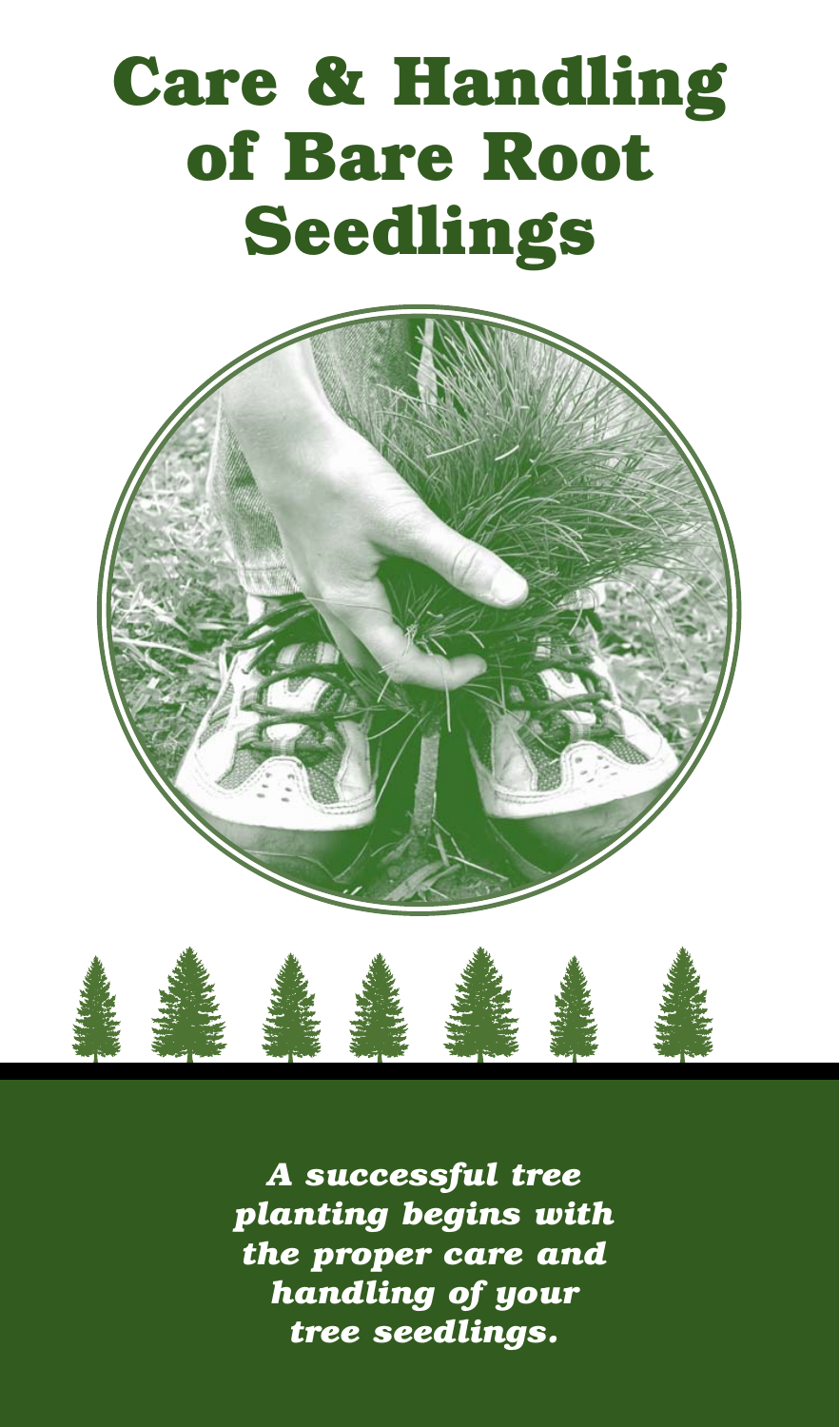## *Seedling Preparation*

It is preferable to make the planting hole large enough to accomodate the seedling's entire root system. However, sometimes pruning may be necessary for seedlings with extremely long roots. Prune conservatively because seedlings may not survive if they do not have sufficient root area to absorb water. Always prune with a sharp tool such as hand pruners or garden shears. Prune in a cool place where seedlings are out of the wind and sun. Handle roots as little as possible.

In general, seedlings can have their roots pruned 8 to 10 inches below the root collar. The root collar is the point on the main stem identified by a change in color or slight swelling in the stem (see fig.1). Larger seedlings (3-year-old or transplanted seedlings) require a larger root system, so don't over-prune these. When you are done, re-moisten the seedlings and re-seal them in the original packaging.

## *Slit Method fig. 2*



*Insert plating bar at an angle, then push forward to an upright position.*



*Place seedling at correct depth. Vertically insert bar 2" from seedling. Pull bar back, firming soil at bottom of hole.*



*Push bar forward, firming the remainder of the hole.*



*Fill remaining hole. Step on soil around seedling to firm.*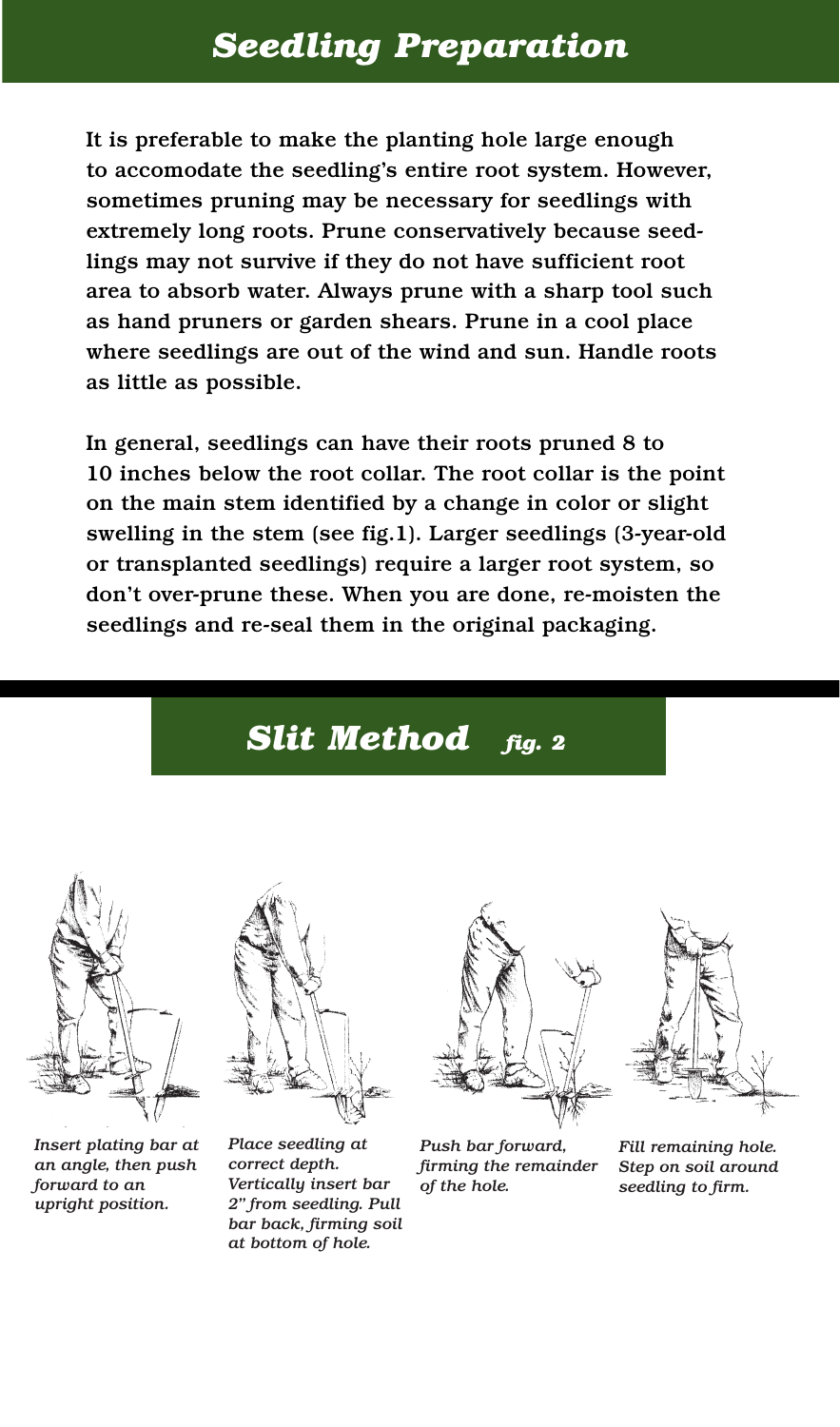

*roots. Slightly depress surface for water penetration. Pack soil to remove air pockets.*



#### **Planting Method**

Hand planting is necessary in rough terrain, when the seedlings are too large for machine planting, or when planting within an existing forest. A shovel or planting bar are the most common hand planting tools. Two basic methods of hand planting are slit planting and wedge planting (see fig. 2 and 3). Carry seedlings in a planting bag or bucket along with wet burlap or other material to keep the roots moist (do not cover roots with water).

An inexperienced tree planter can hand plant 300 to 500 seedlings per day. Machine planting is well suited for large orders, planting on even ground, and planting hardwoods with large root systems. Consult your local DNR forester for more information.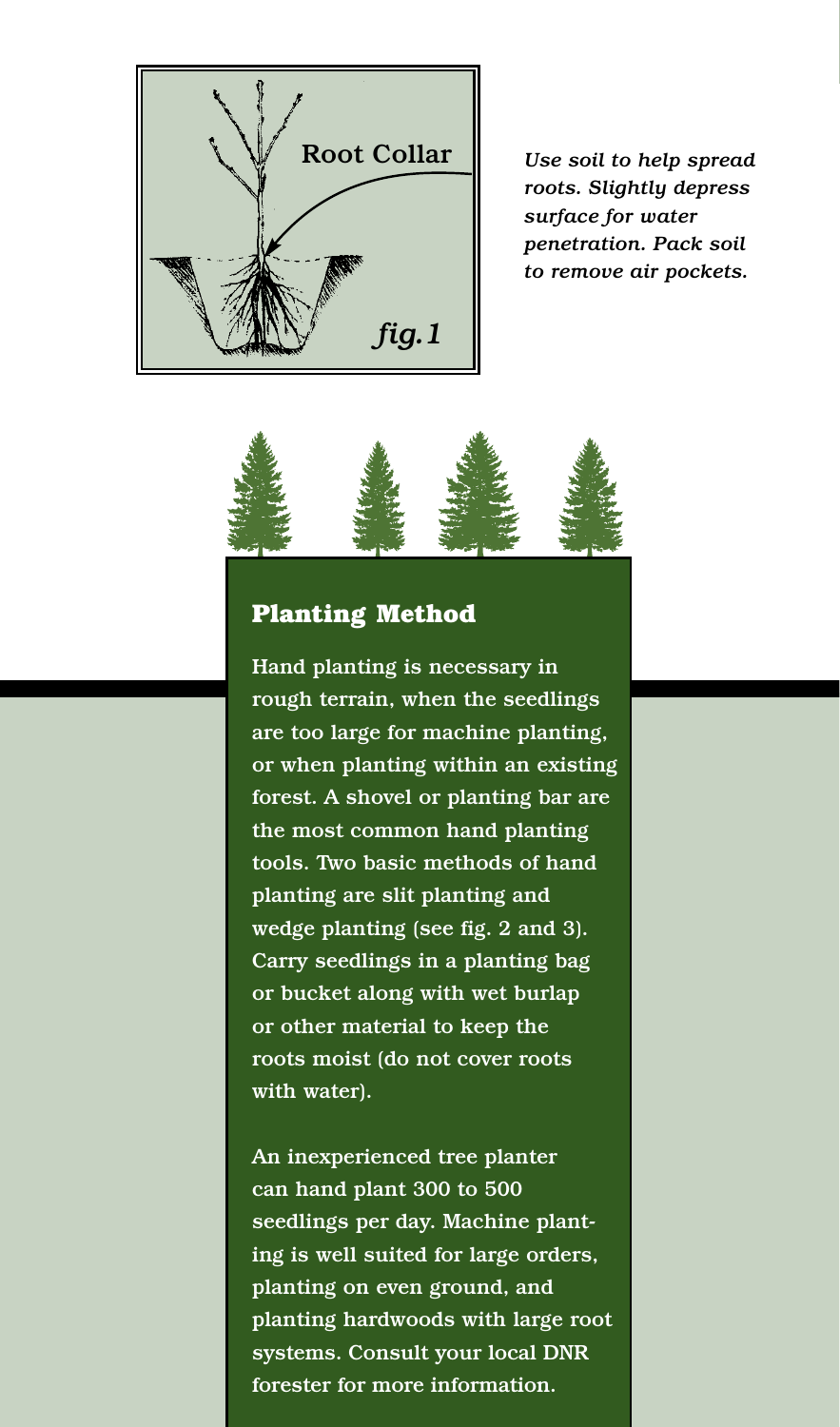#### **Correct placement and depth**

It is critically important to properly place the seedling in the planting hole or slit.

- Plant a seedling by placing the root collar at the soil line or no more than 1/2 inch deeper. The root collar is a spot located just above the roots identified by a change in color or slight swelling of the main stem (see fig.1).
- Make the planting hole or slit deep enough to accommodate the seedling's root system. The roots should hang freely in the planting hole and not be bent or twisted.
- Pack the soil firmly around the seedling to maintain good root-to-soil contact and eliminate air pockets.

*Wedge Method fig. 3*









*Insert a sand shovel vertically into soil.*

*Insert shovel at an angle to create a wedge of soil.*

*Lift out soil wedge. Place seedling*

*against verticle side of hole, replace soil wedge, then step on wedge to firm*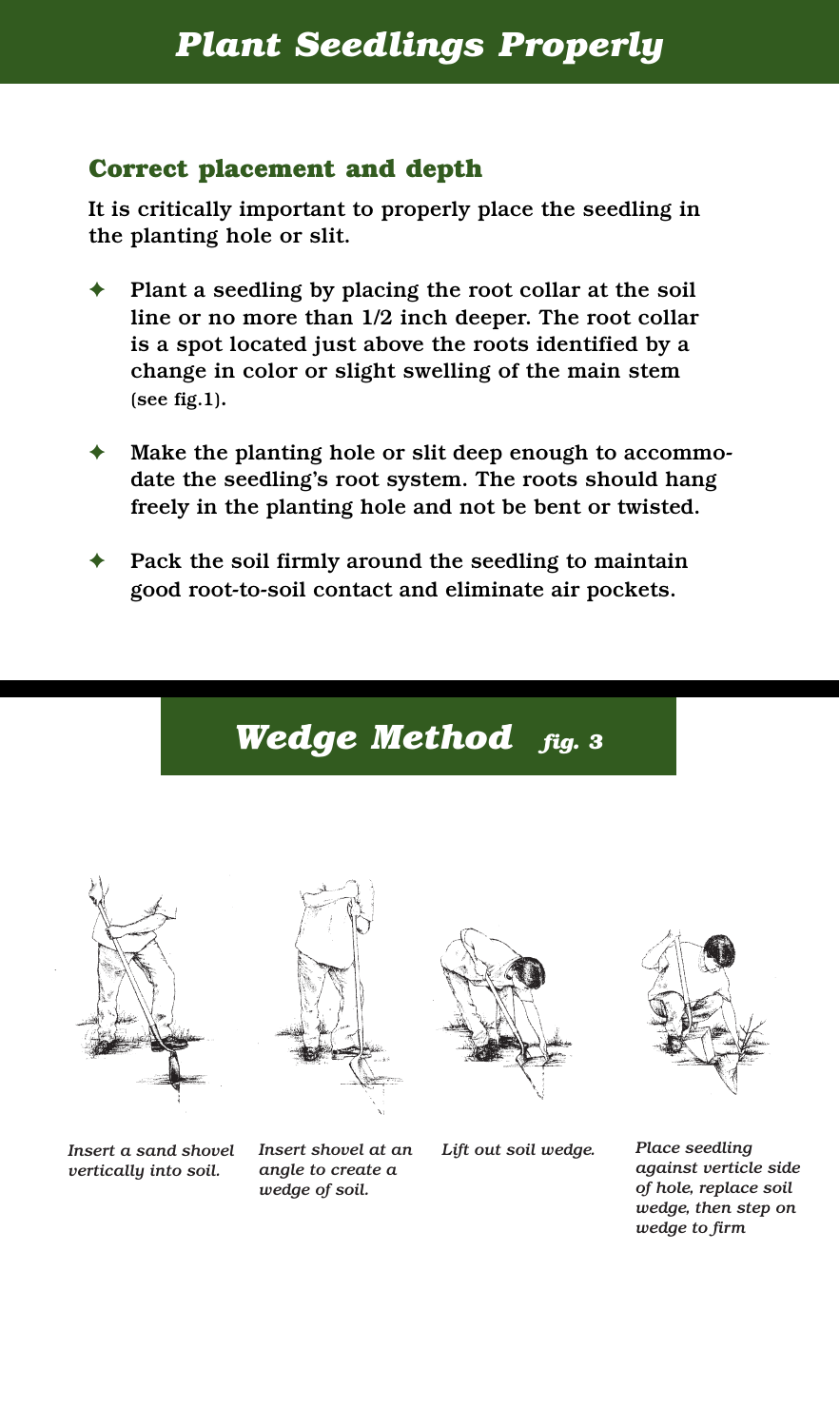## *Take Care Before Planting*

From the time bare root seedlings are taken from the nursery bed to the time they are planted, it is critically **important to keep the seedlings moist and cool** (between 33ºF to 40ºF). If seedlings dry out, the root hairs become permanently damaged and can't absorb adequate water and nutrients.

#### **Transportation**

Seedlings can be damaged by overheating, too little moisture, and physical damage during transportation. **A refrigerated truck is the best way to transport your seedlings safely**. If refrigerated transport is not available or travel distance is short, protect seedlings from sun, wind, and excessive drying by:

- Placing foam insulation or spacer boards under the boxes and leave gaps around boxes.
- Traveling in the early morning when temperatures are cooler.
- Covering packages with a light-colored or reflective tarp to protect against the sun.
- Using ice packs, snow, or a large cooler to keep seedlings cool.

Do not place seedlings in a hot car trunk or leave them in a sunny location. If you suspect the seedlings have not been kept consistently cool since leaving the nursery, sprinkle cool water on them and reseal the packages.

#### **Sorting Guidelines for DNR State Nursery Bulk Orders:**

Many of the orders from the state nurseries are bulk or ungraded tree orders which include extra seedlings to account for weak and undersized trees. Eliminate wilted, discolored, damaged, or undersized seedlings according to the following general guidelines for ungraded orders from the DNR state nurseries.

|                            | <b>Minimum height from</b><br>root collar to top most bud | Minimum root length |
|----------------------------|-----------------------------------------------------------|---------------------|
| 1-year-old Conifers        | 21/2"                                                     | $6^{\prime\prime}$  |
| 2-year-old Conifers        | $3 - 4''$                                                 | $6 - 8''$           |
| <b>3-year-old Conifers</b> | $5 - 6''$                                                 | $8^{\prime\prime}$  |
| 1-year-old Hardwoods       | $5 - 6''$                                                 | 8''                 |
| 2-year-old Hardwoods       | 8''                                                       | 8''                 |